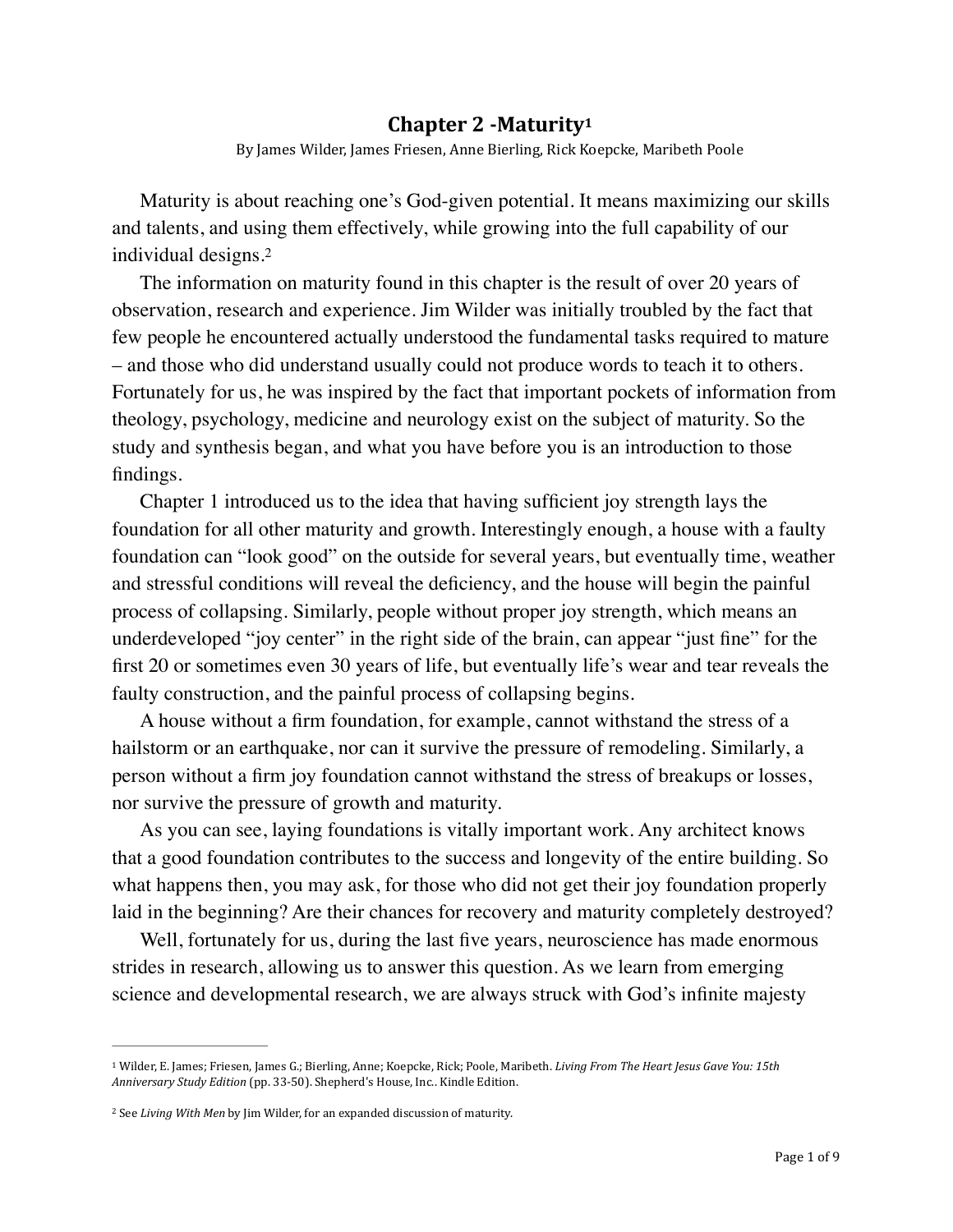and splendor. In His omnipotent wisdom God knew there would be deficiencies, so He created the brain with the capacity to compensate. While most of the brain stops growing at certain stages of development, the brain's "joy center", located in the right orbital prefrontal cortex, is the only section of the brain that never loses its capacity to grow! It is the one section of the brain that retains the ability to grow for our entire lives, which means that "joy strength" can always continue to develop!

What makes it grow, you may ask? It grows in response to real, joy-filled relationships. We are not talking about casual, superficial relationships here. But when people are engaged in authentic, bonded relationships showing real joy ("I'm delighted to be with you!"), this section of the brain will grow at any age! And while this brain growth is slower than during the optimum developmental periods, the bottom line is this – new foundations can be laid, damaged ones can be repaired, and stalled maturity does not have to remain impaired.

## **A Village and a Family**

Life in community is best when people have life-giving relationships with those in all the other stages of life. Infants need older children, adults, parents, and elders around them in order to learn the lessons that help each infant progress to life's next stage. The same is true for people in all the other stages. Elders need infants as much as infants need elders. We all need to have positive relationships with people in each of the other stages in order to achieve success in the stage of life we are in.

Maturity never ends, and people need ongoing family and community relationships to stay unstuck in maturity. People need to know who they are, and they need to be frequently reminded of who they are by those who love them. As we will see in Chapter 4, belonging to a family is for everyone, especially for widows, orphans, those without children, and single people.

The 1996 American presidential campaign entertained a heated debate between Republicans and Democrats, arguing whether it takes a family or a village to best raise a child. We are here to say, after carefully studying the conditions that affect human maturity, that we are convinced beyond a doubt it takes both a village and a family to most successfully raise a child.

#### **Maturity Stages**

Here is an overview of the maturity stages. A person's physical age does not determine his or her maturity level, but the satisfactory completion of the maturity requirements does. Each stage includes all the needs and tasks of the previous ones. The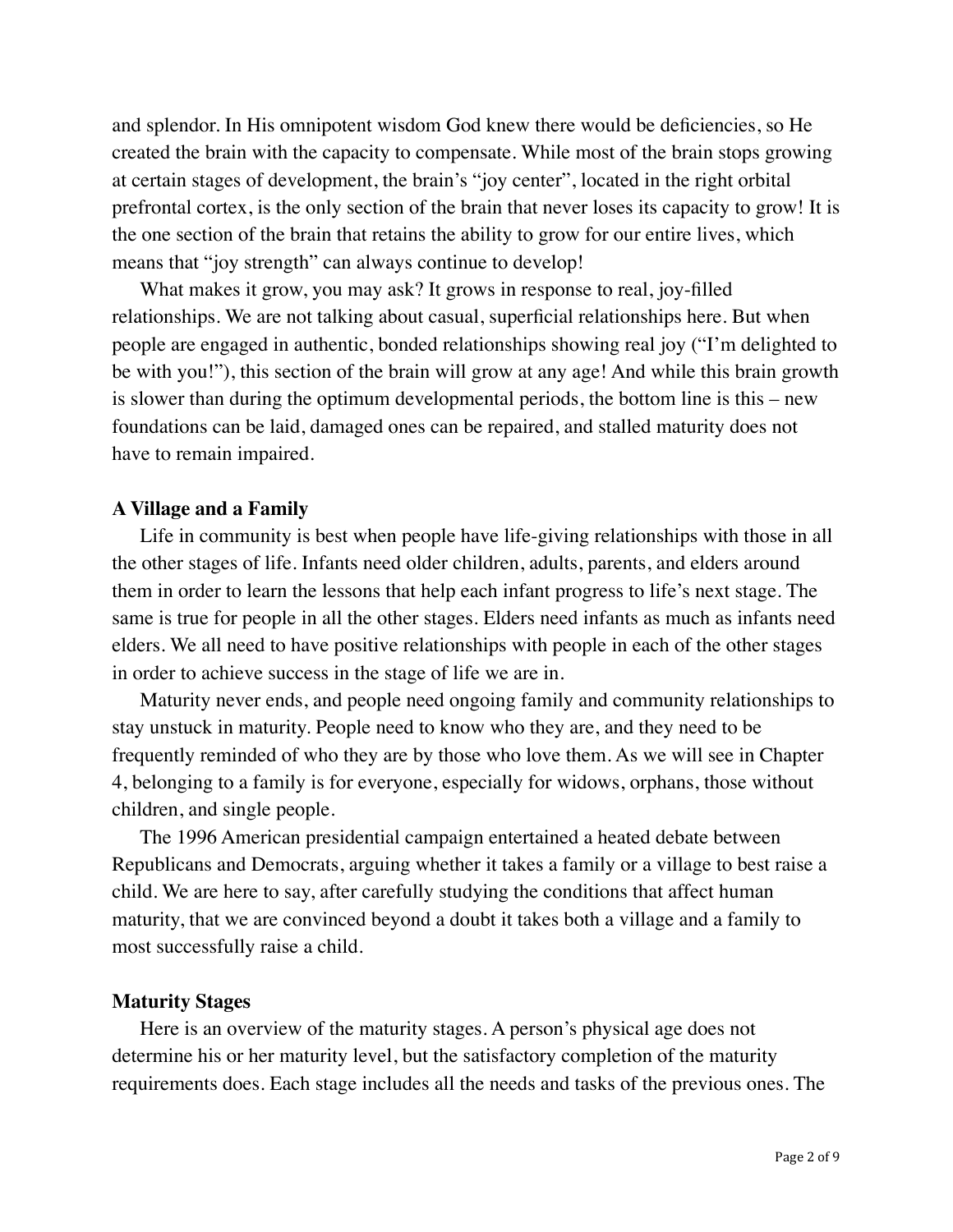ages listed indicate when the tasks can first be achieved. They cannot be achieved ahead of time, but they can be made up later in life if there are deficiencies.

**Infant (0 - 3).** Throughout this discussion we use the term "infant" broadly to include both children and adults, in the  $0 - 3$ -year-old stage of development.

The infant's fundamental need is to receive unconditional love and care. Receiving always precedes giving. We will never be able to effectively give until we have received. When our fundamental dependency needs have been met, we are motivated to become independent and start caring for ourselves. If our primary dependency needs are not met, we will spend the rest of our lives trying to get others to take care of us. Therefore, for most of this stage, parents need to supply the infant's needs by recognizing when the young person needs to be fed or hugged or comforted or rocked to sleep. Training and discipline are necessary as the baby enters toddlerhood, of course, but good training does not undermine the overriding need for the  $0 - 3$  child to learn to receive.

As already stated, joy development is the foundation of this first stage. Infants need to be the "sparkle in someone's eye" and to be with people that are "glad to be with them" so that they live in joy and learn that joy is one's normal state. These conditions actually grow the "joy center" of the brain that will have "executive control" over their emotional systems for the rest of their lives. While most of the first year of development is committed to building joy, the child over 12 months begins the important task of returning to joy from every unpleasant emotion.

Some infants are "high need" babies and need parents who respond to their signs of desperation by delivering as much life as is needed. While ignoring baby's cries in an attempt to control the crying may get them to stop crying, this approach does not provide the safety or comfort that are vital to their future adult development.

Developing trust through bonding with parents is also crucial during this stage. This bonding requires time, touch and togetherness with both parents invested and involved. Infants also begin the process of developing pictures of who they are in this stage, based on images of other significant faces looking at them. When an infant is surrounded by others who see her in the same way God sees her, the person she was designed to be, these faces will communicate to her at a very young age her value and importance.

"Adult infants" who have not received in these important areas as babies, will always be needy as adults. They will not be able to take care of themselves emotionally nor will they be able to appropriately receive important things from others. Adult infants will not ask for what they need because they believe if others really cared for them, they would figure out what they needed. Adult infants cannot handle criticism even if it is valid and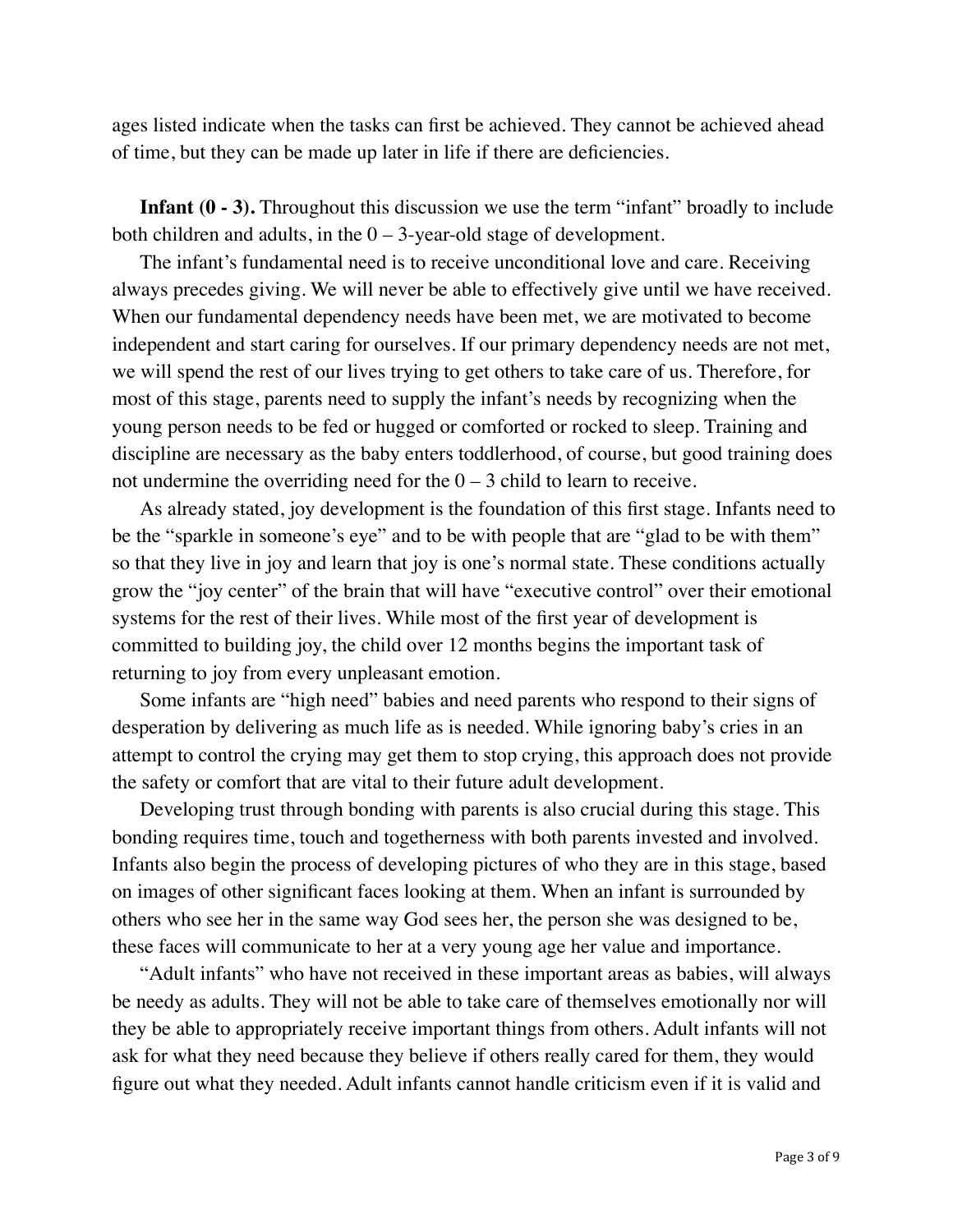constructive, because they see any negative feedback as a personal attack. They are often possessive of relationships, territory, power and possessions. Unfortunately for all involved, they also use fear bonding to ensure others will stay bonded to them. And while "high functioning" adult infants can appear responsible in many areas, like handling personal finances, and being punctual and reliable, emotionally they are severely crippled making it very difficult for them to have successful and enduring relationships.

**Child (4 - 12).** When the infant learns to say what is needed, that marks a transition to the next stage. It is cause for celebration when a child can leave babyhood behind and begin learning to care for self. As the child moves toward puberty, it is still important to receive love without earning it. Rewards are to be earned, but not love – it is to be unconditional. Whenever a child is required to take care of a parent, things are backwards. Although "parentified" children who have to physically or emotionally take care of adults can appear mature on the outside, their needs are not being sufficiently filled and this will at some time impair their emotional development, leaving deficiencies.

Learning to care for oneself requires the mastering of several personal tasks. (1) A child must learn to say what he thinks and feels and appropriately ask for what is needed. When adults have not learned how to do this they often are frustrated because their needs do not get met and their voices do not get heard. (2) Children must learn what brings them satisfaction. If people never learn what satisfies, others will determine what is satisfying for them. (3) Children need to learn how to do hard things. This requires developing patience and persistence, and takes some guidance. Unfortunately for all, there is a current "entitlement" trend in America. It erroneously suggests that if you are worthwhile, you will not have to do hard things. This misconception goes against all conventional wisdom and severely limits the development of maturity. (4) Children need to develop their personal talents and resources. Otherwise, they are highly susceptible to filling their lives with unsatisfying and unproductive activities. (5) Self-care requires knowing yourself and making yourself understandable to others. (6) Children need to understand how they fit into history as well as the "big picture" of life. By studying their personal histories, children can understand the present better and be more effective in molding the future. When children understand the "big picture" of life, they realize that they have the ability to personally impact the world.

"Child adults" who have adult bodies but are emotionally at the child level of maturity, will always appear egocentric. Unlike "infant adults" who cannot take care of themselves, "child adults" can take care of themselves but they can only take care of themselves – and often that is at the expense of others.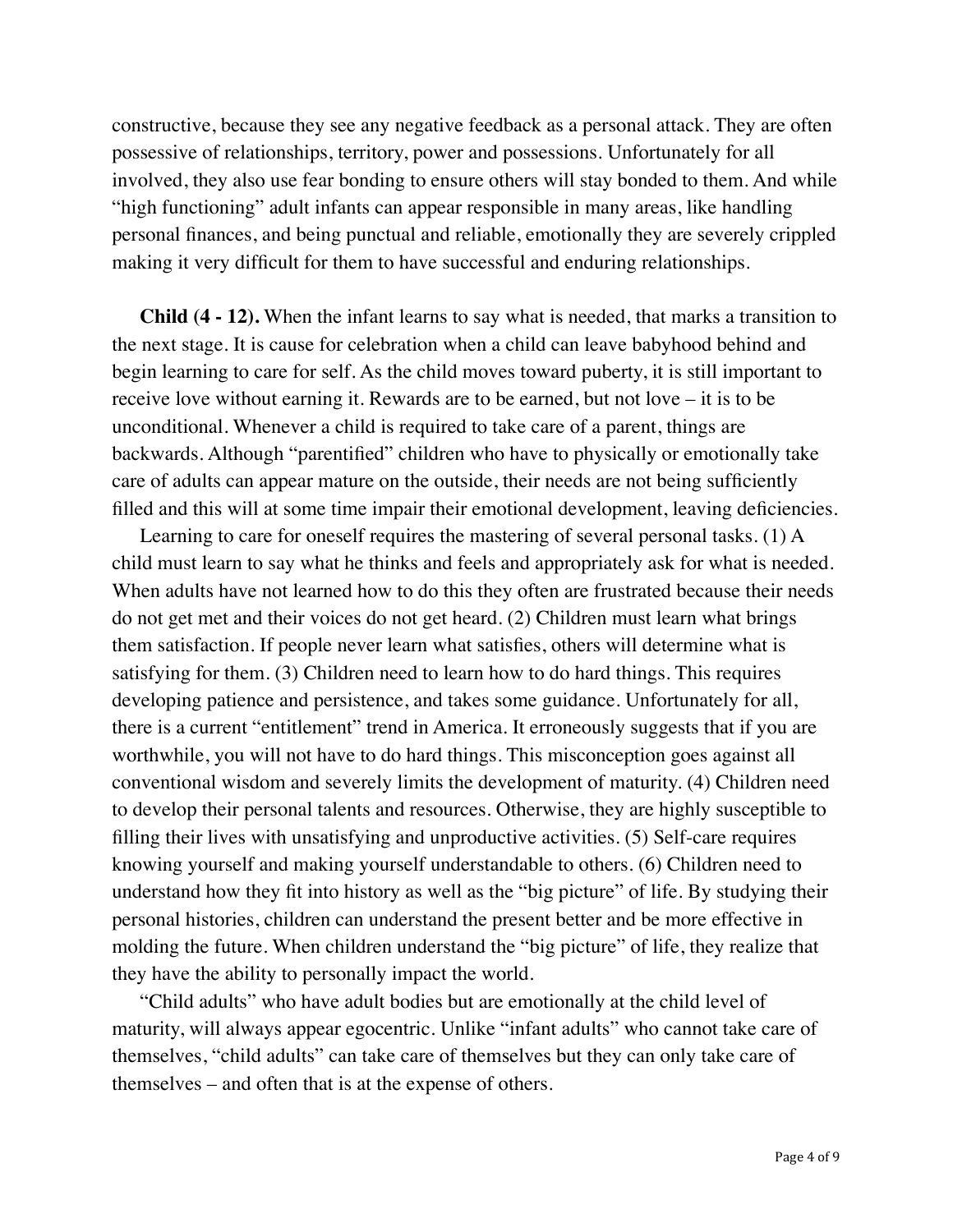**Adult (13 - birth of first child).** You will know when a person has graduated from the child level of maturity to the adult level because he will shift from being a self-centered child to a both-centered adult. While a child needs to learn me-centered fairness (how do I make it fair for me), an adult learns we-centered fairness (how do I make it fair for us). Mutuality is the trademark of an adult because he can take care of two people at the same time.

When people with adult bodies are functioning below the adult level of maturity, you will know because in the end your interactions with them will never feel mutual. You will go away feeling like in order to maintain a relationship with them you will always need to give more, listen more or tolerate more than they would ever be willing to do for you.

Adults know how to remain stable in difficult situations and can return self and others to joy. People who cannot do this will either avoid, escape or get stuck in certain emotions, crippling many of their endeavors and relationships. For example, if I avoid all anger, it eventually explodes into rage. If I get stuck in shame and failure, I may become depressed or even suicidal. And if I escape pain and rejection by doing drugs or having a sordid affair, I've only increased my misery and suffering.

Bonding with peers and developing a group identity are also important adult tasks. Young adults thrive when they are allowed to use appropriate power, gain success in peer relationships, and seek truth and fairness for their society.

Having the opportunity to effectively contribute to and be a part of a vital community are also necessary. Being part of something bigger than "me" is both empowering and inspiring.

Lastly, an adult needs to express the characteristics of her heart in a deepening personal way. Once people know who they truly are and understand the power and beauty of their God-given characteristics, their passion, purpose, talents, and pain will all come together and begin to define specifically who they are. The better they can express their unique identities in their words and actions, the more positioned they will be for speaking and living truthfully.

**Parent (first birth until youngest child becomes an adult).** Biologically being a parent does not automatically put you at the parent stage of maturity. In fact, many parents are not at this level. You know that you are at the parent stage, however, when you can sacrificially care for your children without resenting the sacrifice or expecting to receive anything for your efforts. You may feel exhausted or overwhelmed at times, but you still will be able to appreciate, not begrudge, your sacrifice. Unfortunately, an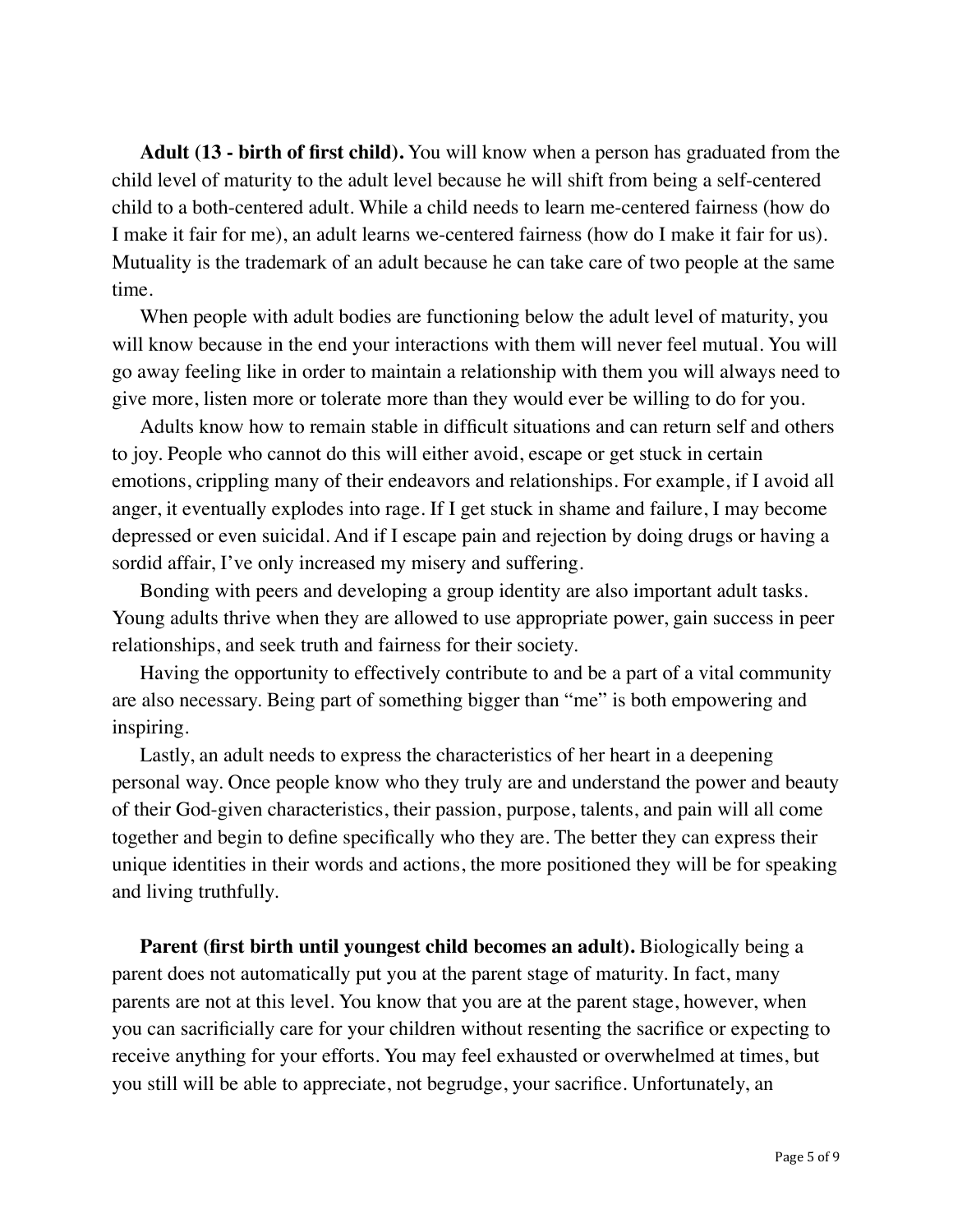"entitlement" philosophy also pervades modern parenting. "I'm entitled to do all the things I was doing as an adult, and I should not have to make any sacrifices of time, money or social activities." We want to be clear here. Parenting does involve sacrifice, but it is not about giving up who you are. It is about becoming who you are!

*It is vitally important for parents to learn how to protect, serve and enjoy their families*. When a parent is doing all three, everyone in the family will be fulfilled. Balancing these three requires support from the community and guidance from mature parents who have already paved the way.

Mature parents are also aware that they alone cannot provide everything their children will need. Therefore, these parents are wise in allowing and providing spiritual family members – other important people in their children's lives who will help their children become the persons they were designed to be.

Additionally, mature parents will be able to bring their children through difficult times and return to joy from all unpleasant emotions. As you can see, the ability to return to joy is forever important.

In the end, mature parenting is about representing God to one's family. When you accomplish that, you are ready to graduate to the final level of maturity.

**Elder (beginning when youngest child becomes an adult).** Sadly, most in our culture never make it to this level of maturity. This is unfortunate because the success of any country, community, school or church body will have a direct correlation to the presence of true elders who are guiding and advising. To qualify as an elder, one needs to have raised children to maturity and completed all the prior maturity tasks.

True elders can act like themselves in the midst of difficulty. They can also establish an accurate community identity by finding out what their community has been designed by God to be, rather than imposing what they would like it to be. Furthermore, true elders prize all community members and see them as God sees them – looking past their flaws and facades to see the persons they have been designed to be.

True elders are also willing and able to parent and mature the community. They are qualified to do this because they have learned from a lifetime of experiences. They can handle criticism and rejection, speak the truth even when it is not easy or popular, serve without being appreciated, encourage needed growth and change, delight in younger people's skill and power, and place what is best for the community over personal fairness or preference.

Lastly, true elders realize that those without sufficient biological families need real, live, loving spiritual families to heal, to grow and to thrive. Therefore, true elders are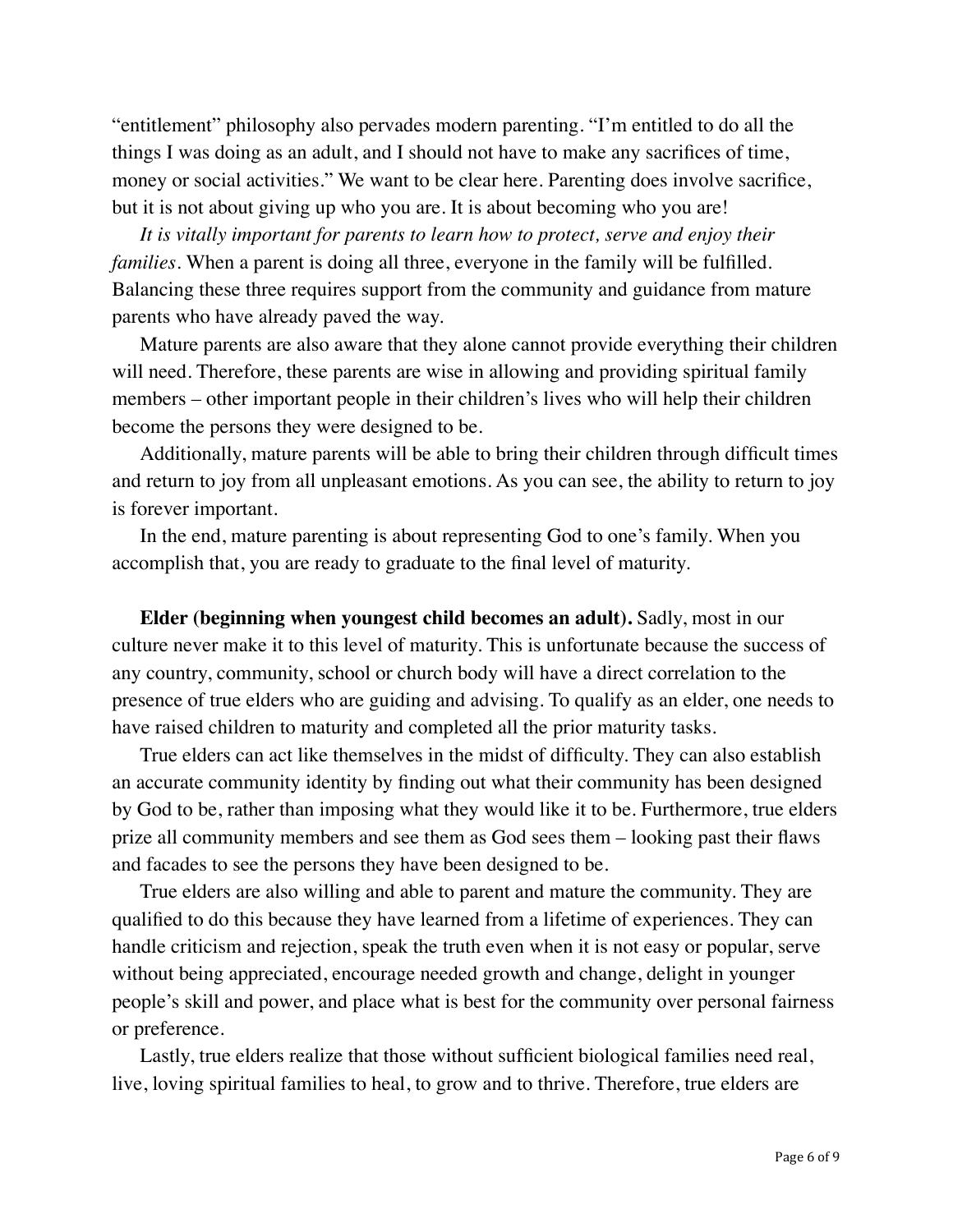open to God's voice when He orchestrates a spiritual adoption, and are willing to give spiritual children the same unselfish care that they gave their own biological children.

# **Making the Transition Between Stages**

It is helpful for maturing people to understand that when the beginning of each new maturity stage approaches, anxiety increases substantially. For example, it is tough entering puberty (junior high school is loaded with anxiety) and it is also anxiety producing to enter any of the other stages, like launching the final offspring and becoming a true elder in the community. When the community knows that anxiety will undoubtedly accompany passages into the next stage, it helps people get through transitions. If such a naturally occurring problem is called something like "mid-life crisis," however, that does not provide much help with the anxiety. But knowing that anxiety is a normal part of passing between maturity stages allows a whole new energy that actually propels the transition process. With this fresh, needed energy, the problem can be identified – certain tasks from earlier stages may not be completed yet, which can certainly be anxiety producing. But the excitement of the growth coupled with the guidance from others who are more mature will allow the person to persevere through this anxiety barrier, and make it to the next stage. You can see why people need an entire community to get through life's transitions.

Maturity never finishes, and people never stop needing other people. They do best when they live in groups of families, made up of individuals who help each other get unstuck in the areas that block their progress. They know who they are, live from their hearts, and see each other as God sees them.

It is clear that there are lessons to be learned during each stage. Reaching the physical age where the next stage is supposed to begin guarantees only that the body will be ready; it guarantees nothing about the actual maturity level. When the body is ahead of the overall maturity level, problems can develop. Perhaps the most popular prototypic example of such a lag in maturity is seen in comics. A grown man is shown making childish mistakes, and we are supposed to laugh. And while it is comical to laugh at men who are depicted as children running around in grown bodies, it is not fun to be married to one. Many men are not given good training during infancy to learn to say clearly what they need or how they feel, and they may not know much about meeting the needs of others. That is not a joke – it is a problem that begs to be solved. It is good to begin finding the solution by correctly identifying the problem – unfinished maturity tasks. When they have identified the uncompleted tasks or needs, it is important to know that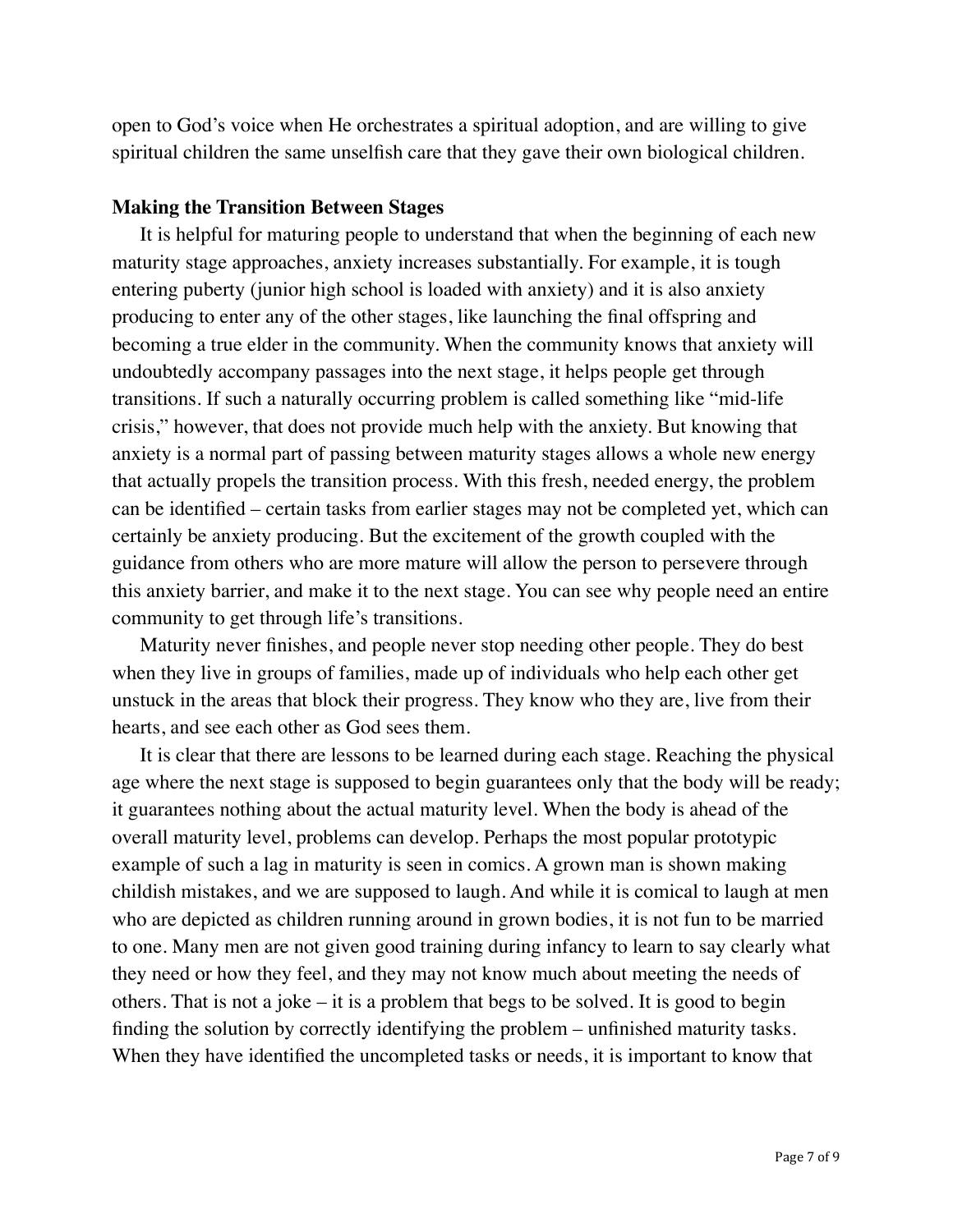people can catch up. But, there is more to learn about maturity before we take a look at catching up.

## **The Growth, Brokenness and Transformation Cycle**

A pattern in maturity is essential in building a person's identity. It happens at transition points between life's stages, but it can also happen during growth periods. When it recurs, people understand themselves and others better, and therefore are better prepared to love. That is where the transformation cycle is supposed to lead. While growth is underway, tension builds over time, coming to a head, and there is a point where brokenness takes place. Without fear, the cycle leads to a transformation and a fresh appreciation of life. Perhaps an example from Jim Friesen's life would illustrate how this looks.

During the first two years he spent learning how to be therapeutic with people who dissociate, Jim found himself working very hard and growing, but sensing he was spinning his wheels. He had read that dissociative clients who stay in treatment tend to get better, but that was becoming more doubtful as he went along. A few did not stay in treatment, and some were getting much worse instead of better. He began to wonder if the therapeutic approach he was learning was correct. Eventually, he despairingly concluded that the material he was working so hard to learn was not actually helping people.

Anxiety was building. He had spent about twelve years striving to build an identity as a psychologist – getting the degrees, going through the licensing process, investing thousands of hours developing clinical skills, and then plunging into a specialty area, only to find that clinical psychology did not produce the expected results. Anxiety was appropriate to the circumstances. Brokenness was setting in, accompanied by despair and hopelessness. Recognizing he could not help these people using only psychological interventions, he decided to get training in how to use spiritual interventions along with the psychological principles he had already learned. The next two years found him being broken and transformed into a Christian who is a psychologist instead of a psychologist who is a Christian. He passed from the child stage of maturity, in becoming a therapist, to an adult. No longer was it enough for him to stick, in a child-like fashion, to "tried and true" therapy methods. His identity was turned into something completely new during this training – he gained confidence in the spiritual material, and was transformed into an adult who could understand people better and give them what their hearts needed – psychological and spiritual interventions that worked together. That was the cycle. The clients got unstuck, and so did he!